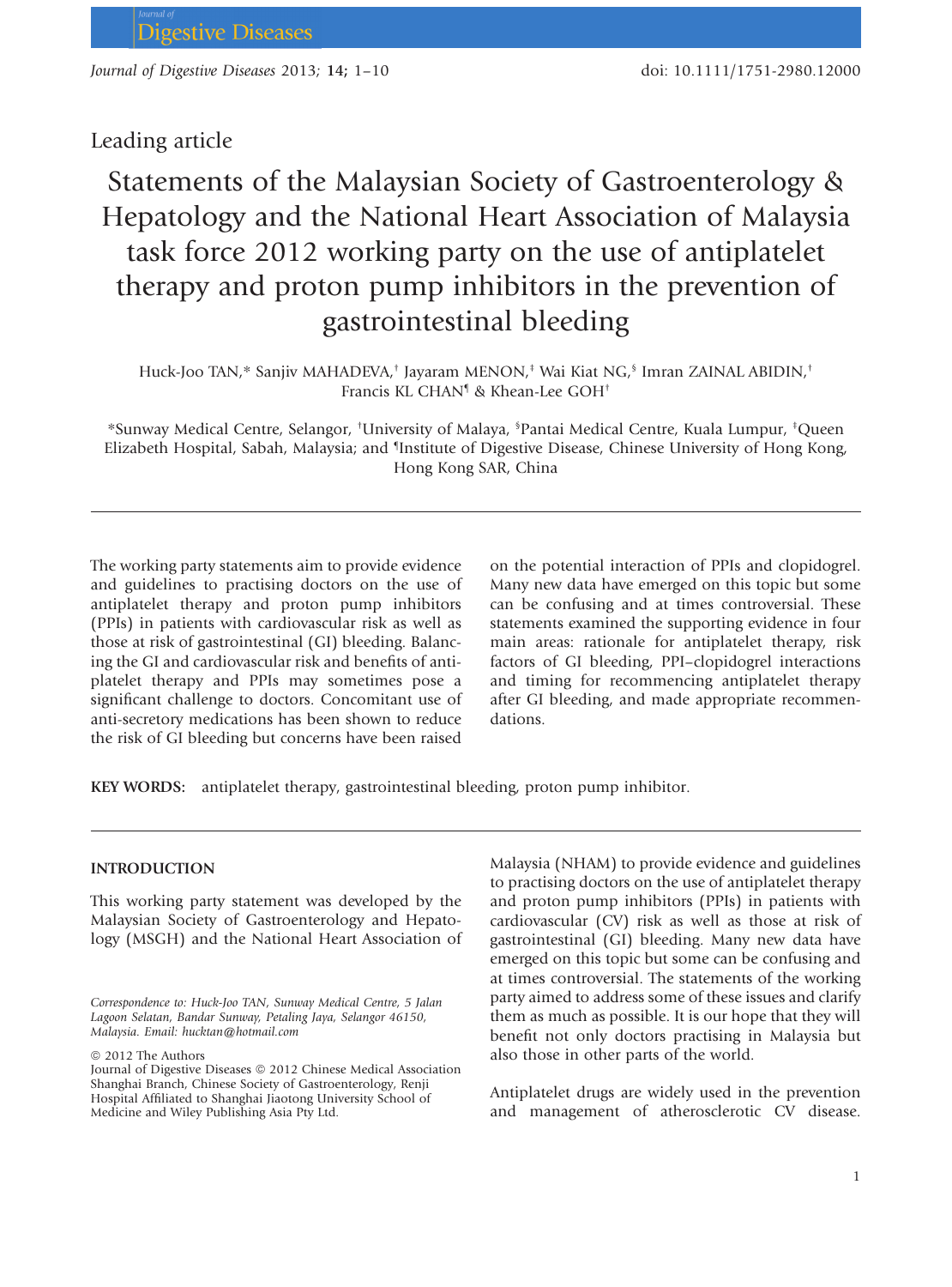Table 1. Summary of findings and recommendations on antiplatelet therapy and gastrointestinal (GI) bleeding

- A. Rationale for antiplatelet therapy
	- 1. Clopidogrel and aspirin dual therapy is superior to aspirin alone in reducing CV events in ACS and PCI but significantly increases the risk of GI bleeding.
	- 2. Dual antiplatelet therapy with prasugrel or ticagrelor (and aspirin) is more effective than clopidogrel and aspirin in preventing major CV events in ACS with PCI, but it increases the risk of major bleeding.
- B. Antiplatelet and GI bleeding
	- 1. Antiplatelet drugs increase the risk of GI bleeding.
	- 2. PPIs are superior to  $H_2RA$  in the primary and secondary prevention of aspirin-induced ulcer.
	- 3. *H. pylori* detection and eradication is recommended for high GI bleeding risk patients before commencing long-term aspirin.
	- 4. Continuing PPIs after *H. pylori* eradication is superior to *H. pylori* eradication alone in preventing recurrent ulcer bleeding in patients on aspirin.
	- 5. In patients with previous upper GI bleeding, PPIs should be added to antiplatelet therapy to prevent recurrent ulcer bleeding.
	- 6. Patients with high risk for GI bleeding requiring antiplatelet therapy should be on long-term PPIs.
- C. PPI–clopidogrel interaction
	- 1. PPIs inhibit activation of clopidogrel via CYP2C19 pathway based on *in vitro* studies.
	- 2. There is no consistent evidence that any single particular PPI interacts adversely with clopidogrel.
- D. Recommencing antiplatelet therapy following bleeding
- 1. Aspirin should be recommenced early to reduce CV mortality although the risk of GI bleeding increases

CV, cardiovascular; ACS, acute coronary syndrome; PCI, percutaneous coronary intervention; PPIs, proton pump inhibitors; H2RA, H2-receptor antagonist; *H. pylori, Helicobacter pylori*; CYP2C19, cytocrhome P450 2C19.

Aspirin is the most commonly used antiplatelet agent because of its wide availability, low cost and good efficacy. It works by inhibiting the enzyme cyclooxygenase (COX) and reducing the production of thromboxane A2, a stimulator of platelet aggregation.<sup>1</sup> It is used in the acute setting of myocardial infarction (MI) as well as in the primary and secondary prevention of CV diseases.2 The other class of antiplatelet agent used is the adenosine diphosphate (ADP) receptor inhibitors. They can be further divided into thienopyridines such as ticlopidine, clopidogrel, prasugrel and elinogrel, and non-thienopyridines such as ticagrelor and cangrelor. These classes of drug are P2Y12 antagonists binding to the P2Y12 receptors located on the surface of the platelet cell, which in turn lead to the binding of ADP, thus inhibiting platelet aggregation.<sup>1</sup> Ticlopidine was the first thienopyridine introduced to clinical practice. It has proven to be an effective antiplatelet drug but its potential severe side effects such as neutropenia and thrombotic thrombocytopenic purpura had limited its use and has largely been replaced by clopidogrel. Thienopyridines are less likely to cause GI hemorrhage and GI upset.<sup>3</sup> A landmark trial  $(CAPRIE)^4$  has demonstrated that clopidogrel alone is superior to aspirin using a composite end point of ischemic stroke, MI and peripheral arterial disease. On subgroup analysis, however, no therapeutic advantage has been found of clopidogrel

monotherapy over aspirin in preventing ischemic stroke or MI.

Balancing the GI and CV risk and benefits of antiplatelet therapy and PPIs may pose a significant challenge to doctors. The concomitant use of antisecretory medications has been shown to reduce the risk of GI bleeding but concerns have been raised on the potential interaction of PPIs and clopidogrel. The following statements by MSGH and NHAM are based on the current available evidence to address the different aspects of antiplatelet therapy and GI bleeding: the rationale for antiplatelet therapy, the risk of GI bleeding associated with antiplatelet therapy, PPI– clopidogrel interaction and the timing for recommencing antiplatelet therapy following GI bleeding (Table 1).

#### **RATIONALE OF ANTIPLATELET THERAPY**

**1. Clopidogrel and aspirin dual therapy is superior to aspirin alone in reducing CV events in acute coronary syndrome (ACS) and percutaneous coronary intervention (PCI) but significantly increases the risk of GI bleeding**

In patients presenting with non-ST elevation ACS the Clopidogrel in Unstable angina to prevent Recurrent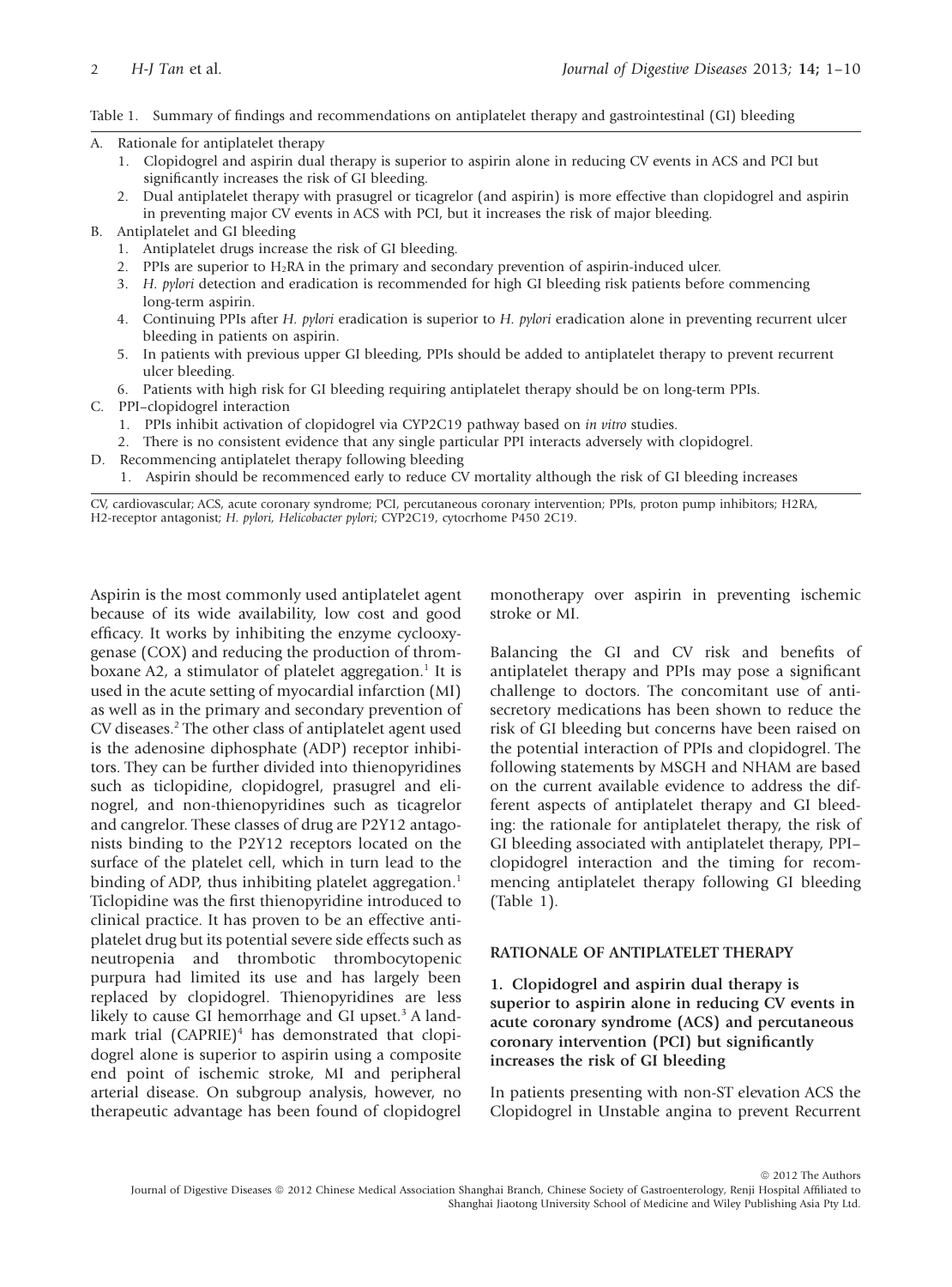Events (CURE) trial<sup>5</sup> demonstrated an  $18\%$  lower incidence of death, MI or stroke in patients given dual antiplatelet therapy (clopidogrel plus aspirin) than in those treated with aspirin alone. Not unexpectedly, there were more patients with major bleeding in the dual therapy group (3.7%) than in the aspirin monotherapy group (2.7%) (relative risk [RR] 1.38, 95% confidence interval [CI] 1.13–1.67; *P* = 0.001). A Cochrane Database Systematic Review<sup>6,7</sup> also showed a clear benefit of dual therapy in patients with acute non-segment (ST) elevation coronary syndrome but the evidence was not good for high CV-risk patients, that is, those with multiple risk factors for ischemic heart disease but who did not present acutely with coronary syndrome.

In patients presenting with acute ST elevation MI, both the Clopidogrel and Metoprolol in Myocardial Infarction Trial  $(COMMIT)^8$  and the Clopidogrel as Adjunctive Reperfusion Therapy-Thrombolysis in Myocardial Infarction Trial (CLARITY-TIMI)<sup>9</sup> showed clearly the benefit of dual antiplatelet therapy *vs* aspirin monotherapy, with an 8% and 31% lower incidence of death, MI and stroke, respectively. Dual antiplatelet therapy is recommended for at least one year followed by aspirin indefinitely.

For patients with stable coronary artery disease, the Clopidogrel for High Atherothrombotic Risk and Ischemic Stabilization, Management and Avoidance (CHARISMA) Trial<sup>10</sup> demonstrated that dual antiplatelet therapy with clopidogrel and aspirin is not significantly better than aspirin alone in preventing death, MI or stroke in more than 15 000 patients (secondary prevention). However, it is unknown whether dual antiplatelet therapy is superior to aspirin monotherapy as primary prevention in high-risk patients with multiple risk factors for ischemic heart disease but with no prior history of it.

Two important trials provided evidence for the benefit of clopidogrel and aspirin in patients undergoing PCI. A sub-study of CURE, PCI-CURE,<sup>11</sup> examined the effects of clopidogrel and aspirin dual therapy in 2658 patients with non-ST elevation ACS undergoing PCI. There was a 31% RR reduction in the incidence of CV death, MI or the need for re-vascularization in patients pretreated with clopidogrel for a mean period of 10 days. Similarly the Clopidogrel for the Reduction of Events During Observation (CREDO) Trial<sup>12</sup> showed clearly the benefit of clopidogrel and aspirin with a 3% absolute reduction in death, MI or stroke compared with aspirin alone.

**2. Dual antiplatelet therapy with prasugrel or ticagrelor (and aspirin) is more effective than clopidogrel and aspirin in preventing major CV events in ACS with PCI, but it increases the risk of major bleeding**

The Trial to assess improvement in therapeutic outcomes by optimizing platelet inhibition with prasugrel – thrombolysis in MI (TRITON-TIMI 38) trial studied 13 608 patients with moderate to high risk of ACS and compared the efficacy of prasugrel with aspirin *vs* clopidogrel and aspirin in patients undergoing PCI with various stents. Prasugrel plus aspirin was found to be superior in reducing the primary end point of CV death and non-fatal MI in patients with ACS (9.9% *vs* 12.1%, *P* = 0.0001).13 A sub-analysis of TRITON-TIMI 38 demonstrated that prasugrel reduced the primary end point in the stented cohort, both in the drug-eluting stent (9%  $\nu$ s 11.1%, *P* = 0.019)<sup>14</sup> and bare metal stent groups (10% *vs* 12.2%, *P* = 0.003). However, prasugrel significantly increased major bleeding and fatal bleeding when compared to clopidogrel, especially in elder patients >75 years, patients weighing less than 60 kg and those with a previous stroke or transient ischemic attack.<sup>13</sup>

In a multicenter double-blind randomized controlled trial (RCT), the Study of Platelet Inhibition And Patients Outcomes (PLATO), ticagrelor plus aspirin was compared with clopidogrel plus aspirin in the prevention of CV events in 18 624 patients with ACS. Ticagrelor was found to be superior to clopidogrel in reducing the primary end point of composite death from CV causes, as seen in 9.8% patients receiving ticagrelor *vs* 11.7% receiving clopidogrel (*P* < 0.001). No significant difference in major or fatal GI bleeding rates was found between the ticagrelor and clopidogrel groups, $15$  although there were higher rates of fatal intracranial bleeding in the ticagrelor group. Based on these data, the American College of Chest Physicians<sup>16</sup> issued a recommendation of low dose aspirin plus either ticagrelor 90 mg twice daily, clopidogrel 75 mg/day or prasugrel 10 mg/day for patients with ACS undergoing PCI with stent placement.

#### **ANTIPLATELET AND GI BLEEDING**

#### **1. Antiplatelet drugs increase the risk of GI bleeding**

There is no question that antiplatelet therapy is associated with an increased risk of upper GI bleeding.17 Ibáñez *et al*. showed that the odds ratio (OR) for

<sup>©</sup> 2012 The Authors

Journal of Digestive Diseases © 2012 Chinese Medical Association Shanghai Branch, Chinese Society of Gastroenterology, Renji Hospital Affiliated to Shanghai Jiaotong University School of Medicine and Wiley Publishing Asia Pty Ltd.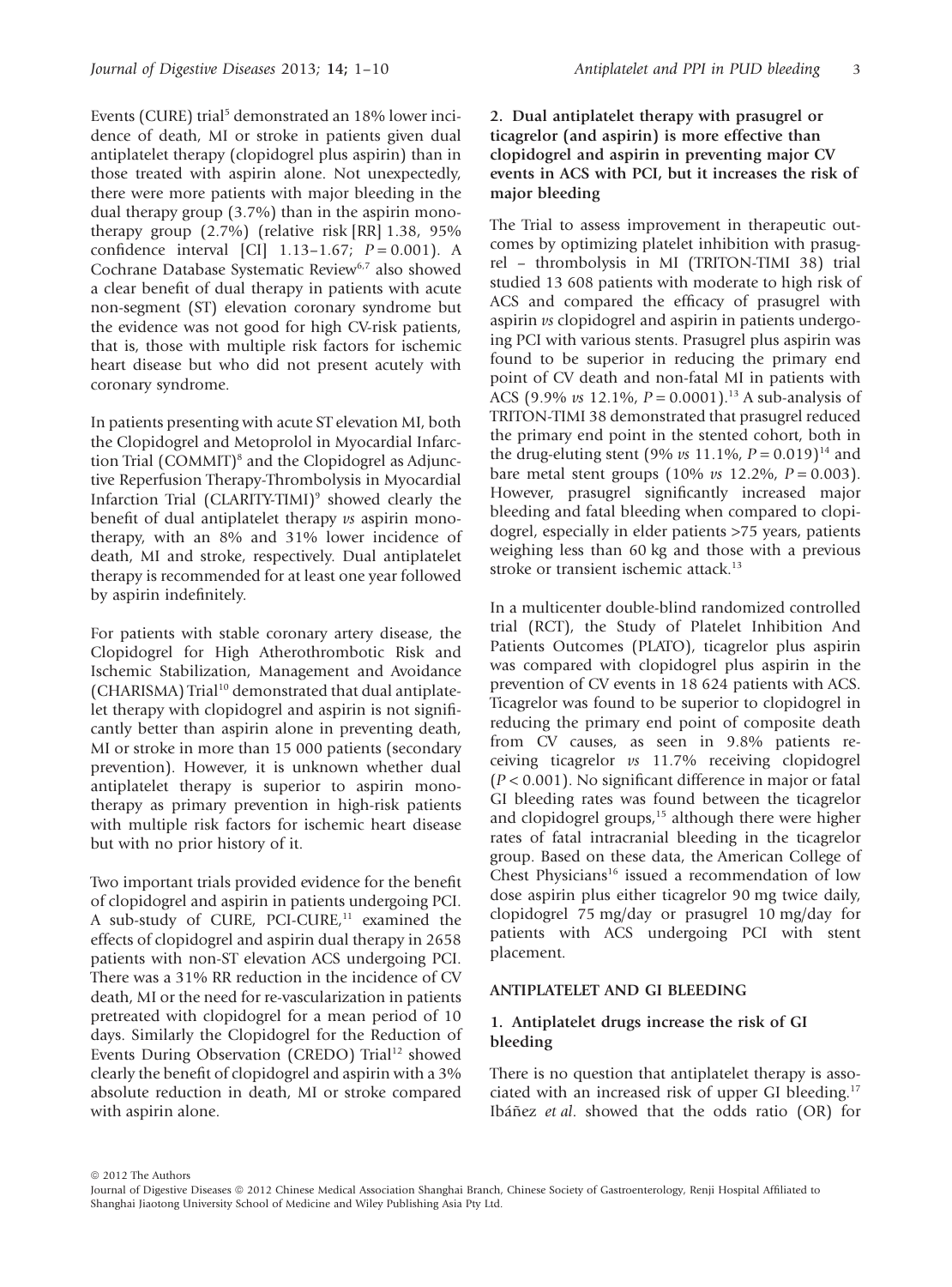upper GI bleeding was 4.0 (3.2–4.9) for patients taking aspirin, 2.3 (0.9–6.0) for those on clopidogrel, 0.9 (0.4–2.0) for those on dipyridamole and 3.1 (1.8– 5.1) for those on ticlopidine. A meta-analysis of 18 trials involving 129 314 patients evaluated the bleeding risk of antiplatelet therapy. Not surprisingly, patients on dual antiplatelet therapy were associated with an increased risk of major (RR 1.47, 95% CI 1.36–1.60) and minor bleeding (RR 1.56, 95% CI 1.47–1.66). These patients have a 40–50% increase in risk of major and minor bleeding.18

### **2. PPIs are superior to H2-receptor antagonists (H2RAs) in primary and secondary prevention of aspirin induced ulcer**

## *Primary prevention*

H2RAs have been shown to be effective as primary prevention for aspirin-induced peptic ulcer disease in average-risk patients. Taha *et al*. <sup>19</sup> conducted a phase III, randomized, double-blind, placebo-controlled trial to assess the effect of famotidine, an  $H_2RA$ , on patients receiving aspirin who had no previous peptic ulcers at baseline. At 12 weeks, patients treated with famotidine had a lower incidence of gastric ulcers (3.4% *vs* 15%; OR 0.2, 95% CI 0.09–0.47, *P* = 0.0002), duodenal ulcers (0.5% *vs* 8.5%; OR 0.05, 95% CI 0.01–0.40, *P* = 0.0045) and erosive esophagitis (4.4% *vs* 19%; OR 0.20, 95% CI 0.09–0.42,  $P < 0.0001$ ). This study confirmed the role of H<sub>2</sub>RAs as primary prevention in aspirin-induced ulcers.

Similarly, PPIs have also been shown to be effective as primary prevention for aspirin-induced ulcer. Yeomans *et al*. <sup>20</sup> assessed the efficacy of esomeprazole for reducing the risk of gastroduodenal ulcers associated with low-dose aspirin for 26 weeks. Peptic ulcer disease developed in 5.4% of the patients treated with placebo compared with 1.6% in the esomeprazole group. There were significantly fewer patients who developed erosive esophagitis in the esomeprazole group (4.4% *vs* 18.3%, *P* < 0.0001).

PPIs were found to be superior to  $H_2RAs$  in the primary prevention of peptic ulcer disease, especially in those treated with multiple antiplatelet therapies. Ng *et al*. <sup>21</sup> conducted an RCT comparing the efficacy of famotidine and esomeprazole in preventing GI complications in patients with ACS or ST-elevation MI receiving aspirin, clopidogrel and enoxaparin or thrombolysis. Significantly more patients presented with upper GI bleeding in the famotidine group than the esomeprazole group  $(6.1\% \text{ vs } 0.6\%, P = 0.0052)$ . A retrospective analysis from the same authors<sup>22</sup> earlier also demonstrated that the risk of upper GI bleeding was marginally reduced by  $H_2RAs$  (OR 0.43, 95% CI 0.18–0.91, *P* = 0.04) and significantly reduced by PPIs (OR 0.04, 95% CI 0.002–0.21,  $P = 0.002$ ).

# *Secondary prevention*

For secondary prevention of aspirin-induced peptic ulcer disease, PPIs again have been shown to be superior to H2RAs. Bardhan *et al*. <sup>23</sup> studied the efficacy of lansoprazole and ranitidine as a maintenance treatment for 12 months in patients known to have duodenal ulcers and who had been previously treated with either lansoprazole or ranitidine for 8 weeks. Patients treated with lansoprazole achieved a much higher ulcer healing rate than those on ranitidine (98% *vs* 89%, *P* < 0.001) and it provided more rapid symptom relief than ranitidine. For the maintenance phase, lansoprazole was found to be superior to ranitidine in the prevention of relapse (lansoprazole 30 mg, 5% of relapse and lansoprazole 15 mg, 12% of relapse *vs* ranitidine 150 mg, 21% of relapse, respectively). Similarly, Ng *et al*. <sup>24</sup> performed a double-blind RCT comparing high-dose famotidine and pantoprazole in preventing recurrent aspirin-related peptic ulcer. Pantoprazole was found to be superior in preventing peptic ulcer bleeding (0% *vs* 7.7%, *P* = 0.0289) and recurrent dyspepsia (0% *vs* 12.3%, *P* = 0.0031).

### **3.** *Helicobacter pylori* **(***H. pylori***) detection and eradication is recommended for high GI risk patients before commencing long-term aspirin**

### **4. Continuing PPIs after** *H. pylori* **eradication is superior to** *H. pylori* **eradication alone in preventing recurrent ulcer bleeding in patients on aspirin**

Several risk factors for GI bleeding have been identified and reported (Table 2), $25-31$  including a prior history of peptic ulcer disease, concomitant nonsteroidal anti-inflammatory drugs (NSAIDs), short-term rather than chronic NSAIDs users, COX-2 inhibitors,<sup>32</sup> clopidogrel, anticoagulants,<sup>33-35</sup> prednisolone<sup>36,37</sup> or aspirin, $38,39$  *H. pylori* infection and age (>65 years old).25,26 Obviously, the more risk factors a patient possesses, the higher the risk of upper GI bleeding. By identifying and eliminating the risk factors the risk of GI bleeding could be minimized.

Chan *et al*. <sup>40</sup> showed that *H. pylori* eradication was as good as providing PPIs maintenance therapy in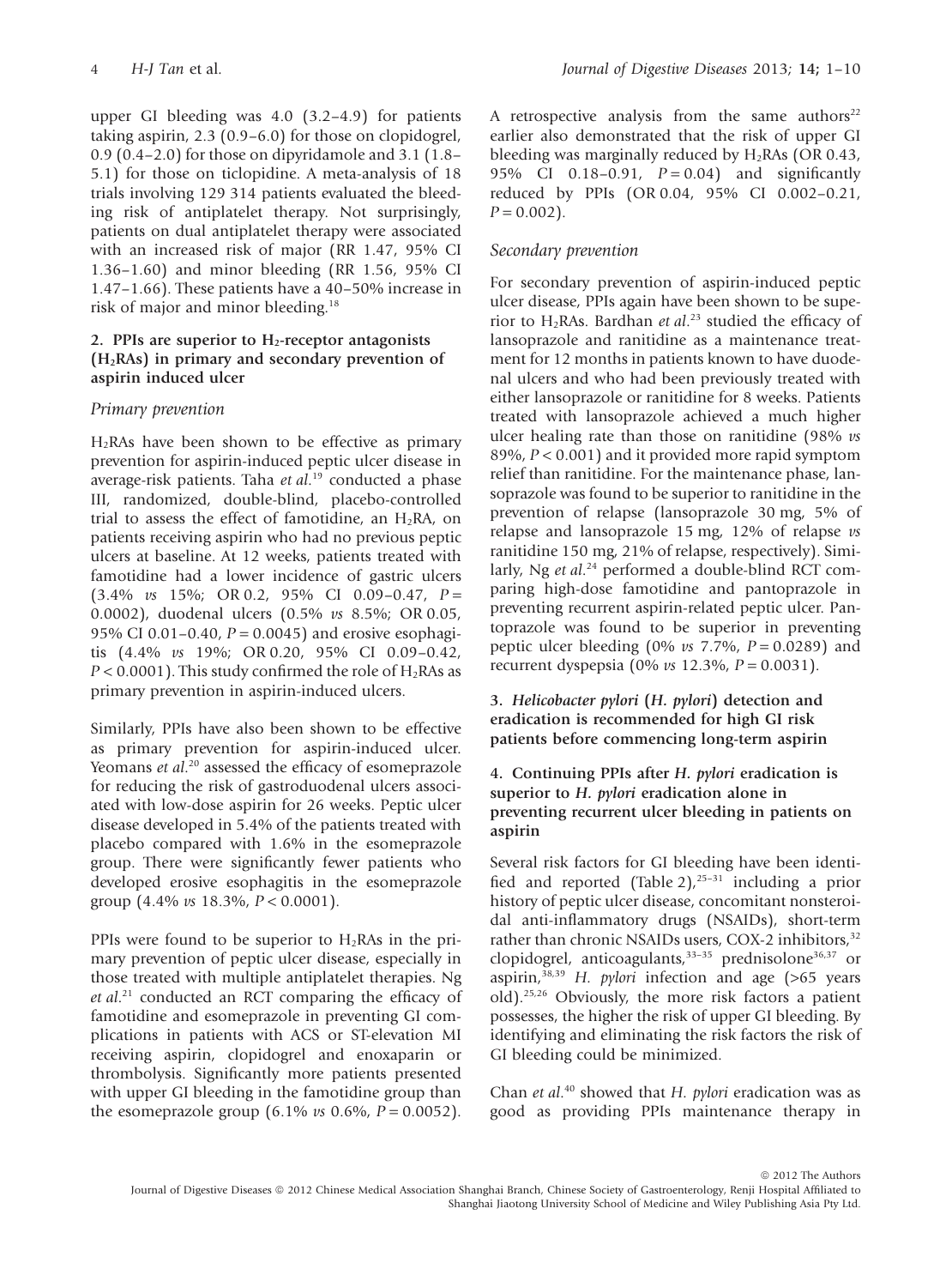Table 2. Risk factors for upper gastrointestinal (GI) bleeding

| Prior history of GI bleeding  |
|-------------------------------|
| Concomitant NSAIDs            |
| Concomitant COX-2 inhibitors  |
| Concomitant anticoagulants    |
| Concomitant clopidogrel       |
| Concomitant corticosteroids   |
| Helicobacter pylori infection |
| Age $>65$ years               |
| Short-term NSAIDs             |
|                               |

NSAIDs, nonsteroidal anti-inflammatory drugs; COX, cyclooxygenase.

patients with a history of upper GI bleeding who were taking aspirin. The probability of recurrent bleeding at 6 months was 1.9% for patients receiving eradication therapy and 0.9% for those receiving omeprazole (absolute difference 1.0%, *P* > 0.05). However, a metaanalysis of six studies revealed that *H. pylori* eradication therapy was superior to anti-secretory non-eradication therapy without subsequent long-term maintenance anti-secretory treatment (4.5% *vs* 23.7%, OR 0.18, number needed to treat [NNT] 5) in preventing recurrent ulcer bleeding. NNT with eradication therapy to prevent one episode of rebleeding, compared with non-eradication therapy, was 5 (95% CI 4–8) with the fixed effect model. The rebleeding rate for *H. pylori* eradication group was 1.6% *vs* 5.6% in the maintenance anti-secretory therapy group (OR 0.25, NNT 20).41 Lai *et al*. <sup>42</sup> further confirmed that treatment with PPIs following successful *H. pylori* eradication significantly reduces the risk of recurrent ulcer complications. In patients with aspirin-induced ulcer and successful *H. pylori* eradication, lansoprazole maintenance therapy was associated with a lower recurrence rate (1.6% *vs* 14.8%) than placebo at 12-month follow-up. It is, therefore, worth detecting and eradicating *H. pylori* infection in patients followed by PPIs maintenance in high GI bleeding risk patients who require long-term aspirin, although long-term data are lacking.

### **5. In patients with previous upper GI bleeding, PPIs should be added to antiplatelet therapy to prevent recurrent ulcer bleeding**

Patients who have previous upper GI bleeding from any cause are at a higher risk of recurrence. For patients with aspirin-induced peptic ulcer bleeding and who need to continue with antiplatelet therapy, the initial recommendation was to prescribe clopidogrel to replace aspirin for the prevention of recurrent peptic ulcer. However, subsequent studies have

confirmed that adding PPIs to aspirin was a better approach than replacing aspirin with clopidogrel to prevent recurrent peptic ulcer disease. Doggrell assigned clopidogrel to 161 patients and aspirin plus esomeprazole to 159 patients following endoscopically confirmed ulcer healing. The combination therapy with aspirin and esomeprazole was shown to be superior to clopidogrel alone in preventing recurrent ulcer bleeding  $(0.6\% \text{ vs } 8.1\% \text{, } P < 0.001)$ .<sup>43</sup> This finding was confirmed in an important clinical trial by Chan *et al*. <sup>44</sup> involving 320 patients, again showing that the combination of aspirin and esomeprazole is superior to switching to clopidogrel (the cumulative incidence of recurrent bleeding at 12 months was 8.6% and 0.7% for those on clopidogrel *vs* aspirin + esomeprazole, respectively;  $P = 0.001$  in preventing recurrent ulcer bleeding. A similar conclusion was drawn by Lai *et al*. <sup>45</sup> in a different, prospective, double-blind, randomized controlled study involving 170 patients with aspirin-induced ulcer bleeding. The cumulative incidence of recurrent ulcer bleeding was 0% in the aspirin plus esomeprazole group  $\nu s$  13.6% in the clopidogrel group ( $P = 0.0019$ ).

### **6. Patients with a high risk for GI bleeding requiring antiplatelet therapy should be on long-term PPIs**

Primary prophylaxis for GI bleeding is not necessary for patients with average GI bleeding risk commencing aspirin. In average risk patients starting aspirin therapy, the risk of major upper GI bleeding is increased 1.5 to 3.2 fold and the absolute rate is increased by 0.12% per year. The number needed to harm (NNH) at one year was 833 (95% CI 526- 1429).46

In patients at high risk of GI bleeding but who have not bled in the past, PPI should be added if they require antiplatelet therapy. RCT on the assessment of the risk of GI event comparing omeprazole *vs* placebo in patients on dual antiplatelet therapy clearly demonstrated that omeprazole significantly reduced the rate of upper GI bleeding (1.1% *vs* 2.9%, *P* < 0.001).47

#### **PPI-CLOPIDOGREL INTERACTION**

### **1. PPIs inhibit the activation of clopidogrel via the cytochrome P450 (CYP) 2C19 (CYP2C19) pathway, based on** *in vitro* **studies**

Clopidogrel is a prodrug metabolized by the CYP enzyme system to form its active metabolite. PPIs may

© 2012 The Authors

Journal of Digestive Diseases © 2012 Chinese Medical Association Shanghai Branch, Chinese Society of Gastroenterology, Renji Hospital Affiliated to Shanghai Jiaotong University School of Medicine and Wiley Publishing Asia Pty Ltd.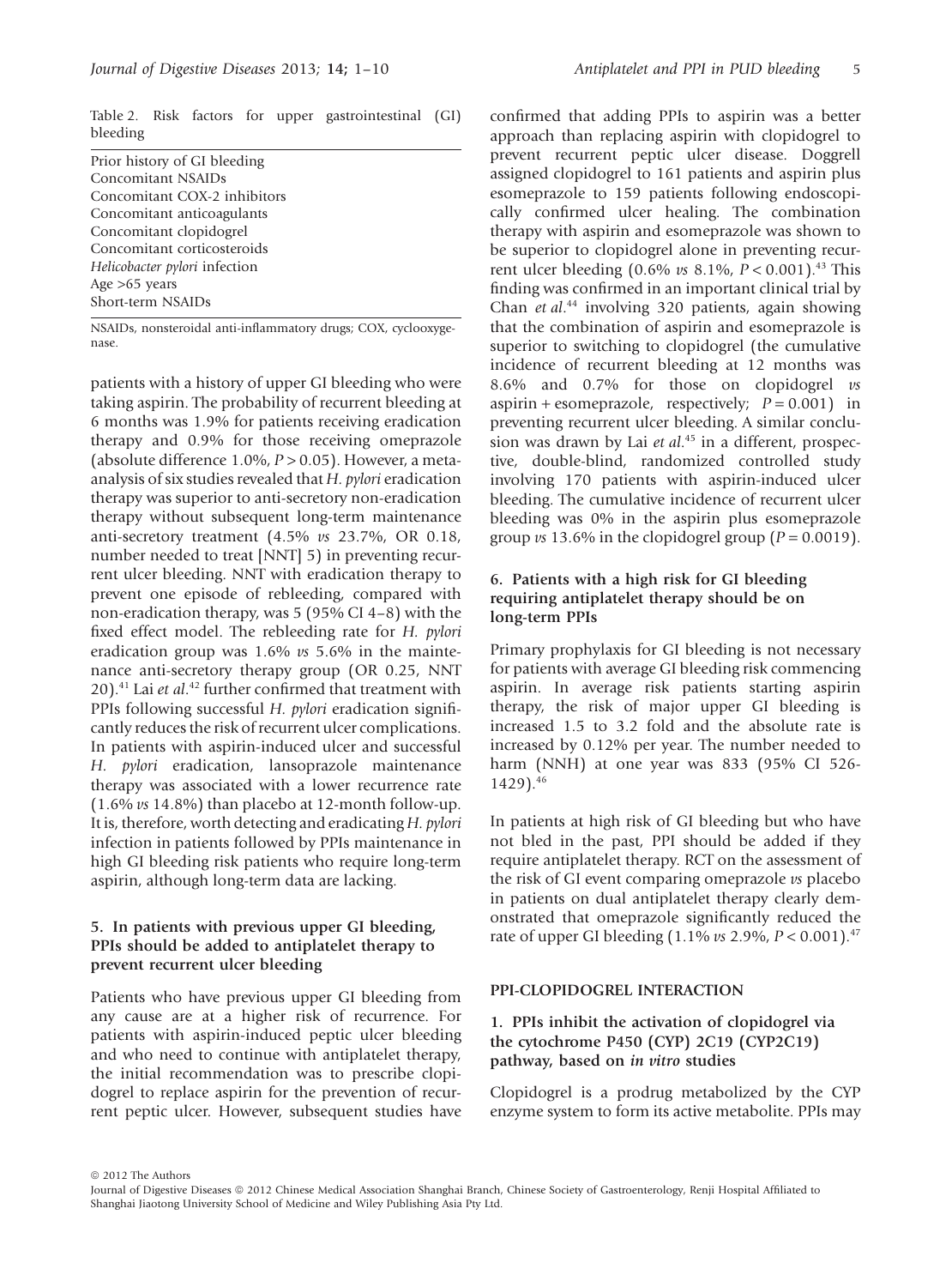diminish the antiplatelet effect of clopidogrel by inhibiting CYP2C19 isoenzyme and therefore the conversion of clopidogrel into its active metabolite. This may explain the adverse clinical outcomes associated with the concomitant use of PPIs and clopidogrel reported previously.48

Gilard *et al*. <sup>49</sup> revealed that omeprazole significantly decreased the clopidogrel inhibitory effect on platelets. This was confirmed by Small *et al*. <sup>50</sup> and Sibbing *et al*. <sup>51</sup> O'Donoghue *et al*. <sup>52</sup> measured the platelet function *in vitro* in the presence of clopidogrel and prasugrel and observed an attenuation of the antiplatelet effect. However, this is not associated with adverse clinical outcome, suggesting that surrogate end points should not be used as a substitute for clinical events.

### **2. There is no consistent evidence that any single particular PPI interacts adversely with clopidogrel**

Studies comparing the effect of various PPIs on clopidogrel have yielded inconsistent results. Using platelet reactivity index (PRI) vasoactive stimulated phosphoprotein as a measurement for clopidogrel nonresponders, there were significantly more clopidogrel non-responders among patients taking omeprazole than those taking pantoprazole  $(44\% vs 23\%, P = 0.04, P)$ OR 2.6, 95% CI 1.2–6.2) at 1 month when Cuisset *et al*. <sup>53</sup> compared the effect of omeprazole and pantoprazole on the platelet response to clopidogrel after coronary stenting in 104 patients. Siller-Matula *et al.*,<sup>54</sup> however, did not find any difference between pantoprazole and esomeprazole in the mean PRI and platelet aggregation. They concluded that neither esomeprazole nor pantoprazole were associated with an impaired response to clopidogrel. Angiolillo *et al*. 55 performed four randomized placebo-controlled studies on 282 healthy participants to investigate the potential interaction between omeprazole and clopidogrel and if this existed, whether this effect could be mitigated by separating the dosing to 12 h apart or by increasing the dosage of clopidogrel or substituting omeprazole with pantoprazole. The studies revealed that omeprazole decreased the clopidogrel active metabolite significantly, whether it was given simultaneously, 12 h apart or with higher dosing of clopidogrel. Substituting omeprazole with pantoprazole had the least effect on active clopidogrel metabolites. Similarly Frelinger *et al*. <sup>56</sup> demonstrated that esomeprazole but not lansoprazole or dexlansoprazole significantly decreased the clopidogrel active metabolite and reduced the effect of clopidogrel on vasodilatorstimulated phosphoprotein PRI. Kwok and Loke<sup>58</sup> conducted a systematic review of 19 studies and 4693 patients on the effects of PPIs on platelet functions in patients receiving clopidogrel. Only omeprazole was implicated, whereas pantoprazole and esomeprazole did not demonstrate any significant interaction.<sup>47</sup>

Clinical outcome studies on the PPI–clopidogrel interaction have also been inconsistent. Although observational studies have suggested an interaction between PPI and clopidogrel with adverse clinical outcomes,48,59–62 there are also many clinical studies that failed to show a positive association. $52,63,64$ A meta-analysis of 23 studies<sup>57</sup> involving 93 278 patients demonstrated that PPIs use simultaneously with clopidogrel was not associated with an increase in CV risk, after adjusting for confounders. No one PPI was implicated in this analysis. The only RCT on this topic showed a significant reduction in bleeding peptic ulcer disease in patients given PPIs without an increase in CV events.47,58

H2RAs had been proposed as a substitute for PPIs in patients on clopidogrel requiring peptic ulcer disease bleeding prophylaxis. A population-based retrospective cohort study<sup>65</sup> of 6552 patients in Taiwan, China showed that both PPIs and  $H_2RAs$  were independent risk factors for adverse outcomes. The risk of rehospitalization for ACS or all-cause mortality within 3 months of rehospitalization was 26.8% (95% CI 21.5– 33.0%, NNH = 7) in the clopidogrel plus  $H_2RA$  cohort and 33.2% (95% CI 27.8–39.4%, NNH = 5) in the clopidogrel plus PPI cohort, compared with 11.6% (95% CI 10.8–12.5%) in the clopidogrel alone cohort (*P* < 0.0001). In contrast, Tunggal *et al*. <sup>66</sup> demonstrated that neither esomeprazole nor famotidine reduced the platelet inhibitory effect of clopidogrel based on platelet reactivity units at baseline and at day 28. There has also been no clinical evidence to demonstrate that H2RAs are effective in preventing peptic ulcer complications in patients taking clopidogrel.

Obviously, if there is any doubt, prasugrel $50,66$  and ticagrelor<sup>68-70</sup> are an alternative as neither has been shown to have any significant interactions with PPIs. In an analysis of two RCTs to assess the pharmacodynamic effect and clinical efficacy of clopidogrel and prasugrel in the presence of PPIs, O'Donoghue *et al*. 52 demonstrated that the mean inhibition of platelet aggregation was significantly lower for patients on PPIs than those without after clopidogrel treatment (23.2% - 19.5% *vs* 35.2% - 20.9%, *P* = 0.02), whereas a more modest difference was found after

<sup>©</sup> 2012 The Authors Journal of Digestive Diseases © 2012 Chinese Medical Association Shanghai Branch, Chinese Society of Gastroenterology, Renji Hospital Affiliated to Shanghai Jiaotong University School of Medicine and Wiley Publishing Asia Pty Ltd.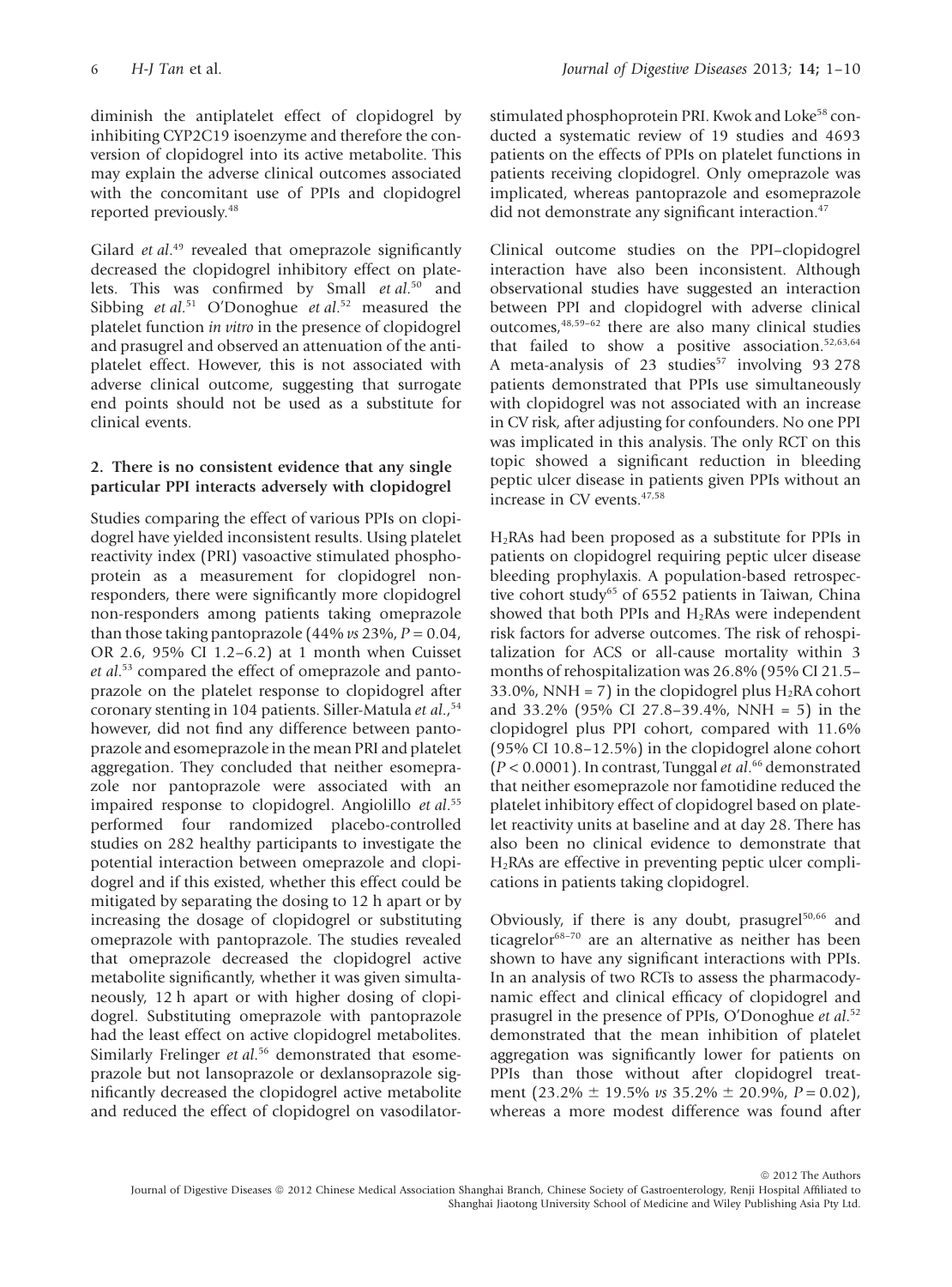prasugrel was given (69.6% - 13.5% *vs* 76.7% - 12.4%,  $P = 0.054$ ). In the TRITON-TIMI 38 trial<sup>13</sup> to assess clinical efficacy, PPIs use was not associated with any CV risk in patients treated with clopidogrel (adjusted hazard ratio [HR] 0.94, 95% CI 0.80–1.11) or prasugrel (adjusted HR 1.00, 95% CI 0.84–1.20).

Similarly, Storey *et al*. <sup>70</sup> demonstrated that ticagrelor has a greater antiplatelet inhibitory effect than clopidogrel and the concomitant use of PPIs did not have any effect on ticagrelor. Goodman *et al*. <sup>68</sup> examined the relationship between PPIs use and 1-year CV events in patients with ACS receiving either clopidogrel or ticagrelor. Patients treated with PPIs had a higher risk of CV end points, both in the clopidogrel and ticagrelor group. A similar trend was found in patients taking other non-PPI GI drugs. However, patients without any gastric therapy had a significantly lower level of CV events (PPIs *vs* no GI treatment: clopidogrel, HR 1.29, 95% CI 1.12–1.49; ticagrelor, HR 1.30, 95% CI 1.14–1.49). The authors concluded that PPIs use was a marker, and not the cause, of a higher rate of CV events in the PLATO trial.

#### **RECOMMENCING ANTIPLATELET THERAPY FOLLOWING BLEEDING**

### **1. Aspirin should be recommenced early to reduce CV mortality although it increases the risk of GI bleeding**

The decision to continue with antiplatelet therapy remains a clinical challenge, especially in those who need to continue their antiplatelet therapy due to a recent MI, and post-PCI with stent implantation. Obviously, the initial step is to assess whether antiplatelet therapy is still required. If there is a continuous need, then following endoscopic therapy for GI bleeding the endoscopist will have to decide if continuing antiplatelet therapy is possible. If hemostasis is achieved and the risk of rebleeding is low, then antiplatelet therapy could be resumed immediately. At present, there are no published data to recommend the ideal timing to restart antiplatelet therapy. In patients at high risk of recurrent bleeding, resuming antiplatelet therapy between days 3–5 is a reasonable approach, as most recurrent ulcer bleeding occur within 72 h and the half-life of antiplatelet agents is 5–7 days.

Adherence to aspirin in a non-acute situation was associated with a significant reduction in MI.71 Similarly, Rodriguez *et al*. <sup>72</sup> confirmed that poor compliance with aspirin among patients with coronary heart disease was significantly associated with a higher rate of MI. In a meta-analysis Biondi-Zoccai *et al*. 73 revealed that aspirin non-adherence or withdrawal was associated with a threefold increase risk of major adverse cardiac events. This risk was even higher in patients with intracoronary stents (OR 89.78). In a randomized placebo-controlled trial, Sung *et al*. 74 assessed the risk of recurrent bleeding and CV mortality in patients who continue to receive aspirin with PPIs following endoscopic therapy to control peptic ulcer bleeding. Continuous aspirin therapy was associated with a higher risk of recurrent ulcer bleeding but lower mortality. Peptic ulcer healing was not affected by the continuation of aspirin once PPI is started. The peptic ulcer healing rate is similar in patients treated with PPIs alone or PPIs plus aspirin.<sup>75</sup>

In conclusion, antiplatelet drugs are the cornerstone in the management of CV diseases but they are associated with the risk of GI bleeding. A prior history of peptic ulcer bleeding or other complications are the strongest risk factors and predictors for the subsequent peptic ulcer bleeding. PPIs co-prescription in the highrisk group is associated with a reduced risk of GI bleeding in patients requiring antiplatelet therapy. Data on clopidogrel–PPI interactions are inconclusive and PPIs should be considered after balancing the CV risk and GI complications in patients treated with clopidogrel, especially in combination with aspirin and other risk factors. Newer antiplatelet agents are suitable alternatives, as they have not been shown to have any significant interactions with PPIs. The early commencement of antiplatelet agent following GI bleeding has been shown to reduce CV mortality, despite the risk of increases in recurrent bleeding.

#### **ACKNOWLEDGMENT**

This project was supported by an unrestricted educational grant from Astra Zeneca.

#### **REFERENCES**

- 1 Hankey GJ, Eikelboom JW. Antiplatelet drugs. *Med J Aust* 2003; **178**:568–74.
- 2 Ridker PM, Cook NR, Lee IM *et al*. A randomized trial of low-dose aspirin in the primary prevention of cardiovascular disease in women. *N Engl J Med* 2005; **352**: 1293–304.
- 3 Hankey GJ, Sudlow CL, Dunbabin DW. Thienopyridine derivatives (ticlopidine, clopidogrel) *versus* aspirin for preventing stroke and other serious vascular events in high vascular risk patients. *Cochrane Database Syst Rev* 2000; (2): CD001246.
- 4 CAPRIE Steering Committee. A randomised, blinded, trial of clopidogrel *versus* aspirin in patients at risk of ischaemic events (CAPRIE). *Lancet* 1996; **348**: 1329–39.

<sup>©</sup> 2012 The Authors

Journal of Digestive Diseases © 2012 Chinese Medical Association Shanghai Branch, Chinese Society of Gastroenterology, Renji Hospital Affiliated to Shanghai Jiaotong University School of Medicine and Wiley Publishing Asia Pty Ltd.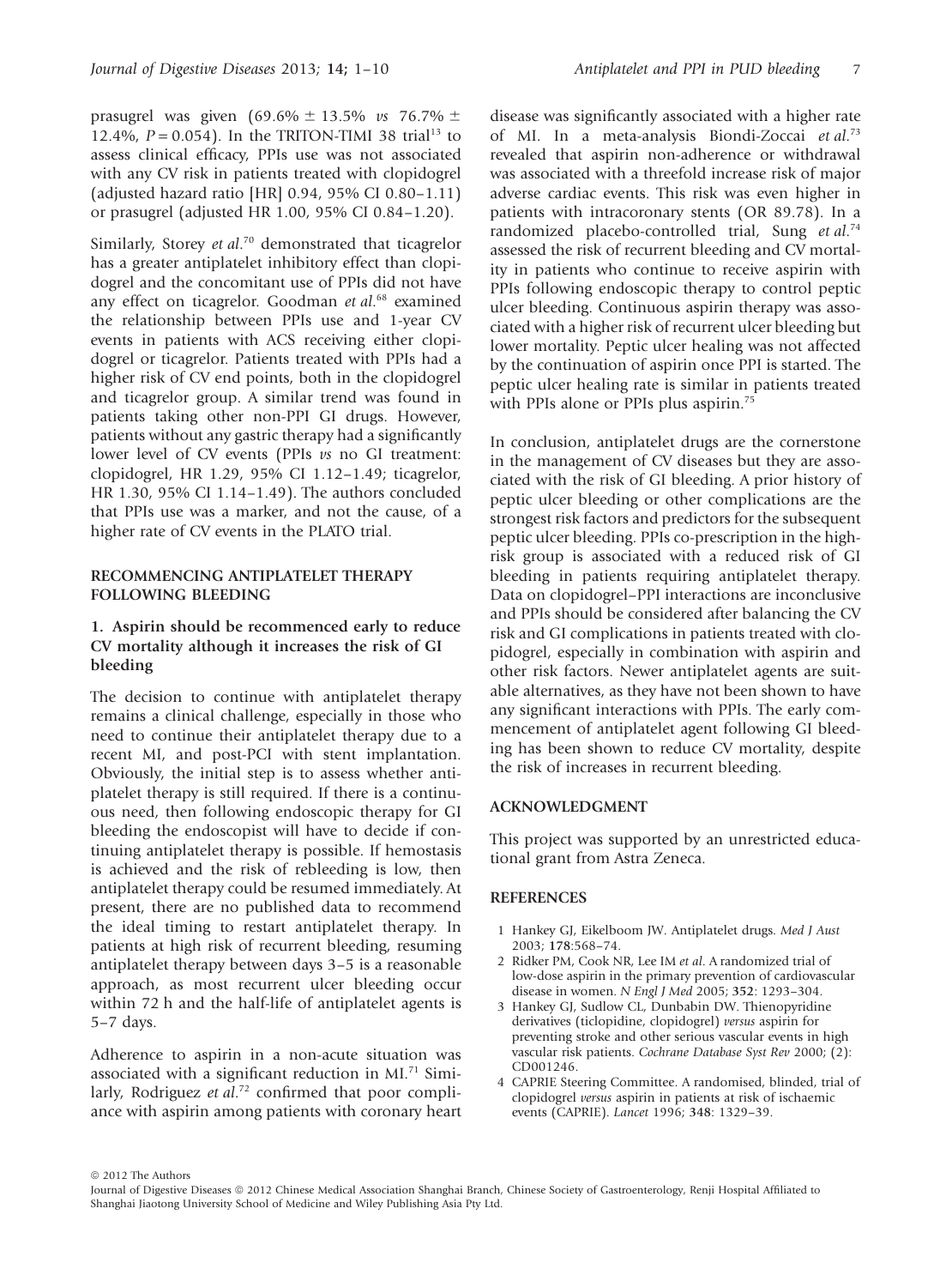- 5 Yusuf S, Zhao F, Mehta SR, Chrolavicius S, Tognoni G, Fox KK; Clopidogrel in Unstable Angina to Prevent Recurrent Events Trial Investigators. Effects of clopidogrel in addition to aspirin in patients with acute coronary syndromes without ST-segment elevation. *N Eng J Med* 2001; **345**: 494–502.
- 6 Keller TT, Squizzato A, Middeldorp S. Clopidogrel plus aspirin *versus* aspirin alone for preventing cardiovascular disease. *Cochrane Database Syst Rev* 2007; (**3**): CD005158.
- 7 Squizzato A, Keller T, Romualdi E, Middeldorp S. Clopidogrel plus aspirin *versus* aspirin alone for preventing cardiovascular disease. *Cochrane Database Syst Rev* 2011; (1): CD005158.
- 8 Chen ZM, Jiang LX, Chen YP *et al*; COMMIT (ClOpidogrel and Metoprolol in Myocardial Infarction Trial) collaborative group. Addition of clopidogrel to aspirin in 45,852 patients with acute myocardial infarction: randomised placebocontrolled trial. *Lancet* 2005; **366**: 1607–21.
- 9 Sabatine MS, Cannon CP, Gibson CM *et al*; CLARITY-TIMI 28 Investigators. Addition of clopidogrel to aspirin and fibrinolytic therapy for myocardial infarction with ST-segment elevation. *N Engl J Med* 2005; **352**: 1179–89.
- 10 Berger PB, Bhatt DL, Fuster V *et al*; CHARISMA Investigators. Bleeding complications with dual antiplatelet therapy among patients with stable vascular disease or risk factors for vascular disease: results from the Clopidogrel for High Atherothrombotic Risk and Ischemic Stabilization, Management, and Avoidance (CHARISMA) trial. *Circulation* 2010; **121**: 2575–83.
- 11 Mehta SR, Yusuf S, Peters RJ *et al*; Clopidogrel in Unstable angina to prevent Recurrent Events trial (CURE) Investigators. Effects of pretreatment with clopidogrel and aspirin followed by long-term therapy in patients undergoing percutaneous coronary intervention: the PCI-CURE study. *Lancet* 2001; **358**: 527–33.
- 12 Steinhubl SR, Berger PB, Mann JT 3rd *et al*; CREDO Investigators. Clopidogrel for the Reduction of Events During Observation. Early and sustained dual oral antiplatelet therapy following percutaneous coronary intervention: a randomized controlled trial. *JAMA* 2002; **288**: 2411–20.
- 13 Wiviott SD, Braunwald E, McCabe CH *et al*; TRITON-TIMI 38 Investigators. Prasugrel *versus* clopidogrel in patients with acute coronary syndromes. *N Engl J Med* 2007; **357**: 2001–15.
- 14 Wiviott SD, Braunwald E, McCabe CH *et al*; TRITON-TIMI 38 Investigators. Intensive oral antiplatelet therapy for reduction of ischaemic events including stent thrombosis in patients with acute coronary syndromes treated with percutaneous coronary intervention and stenting in the TRITON-TIMI 38 trial: a subanalysis of a randomised trial. *Lancet* 2008; **371**: 1353–63.
- 15 Wallentin L, Becker RC, Budaj A *et al*; PLATO Investigators. Ticagrelor *versus* clopidogrel in patients with acute coronary syndromes. *N Engl J Med* 2009; **361**: 1045–57.
- 16 Vandvik PO, Lincoff AM, Gore JM *et al*; American College of Chest Physicians. Primary and secondary prevention of cardiovascular disease: Antithrombotic Therapy and Prevention of Thrombosis, 9th ed: American College of Chest Physicians Evidence-Based Clinical Practice Guidelines. *Chest* 2012; **141**: e637S–68S.
- 17 Ibáñez L, Vidal X, Vendrell L, Moretti U, Laporte JR; Spanish-Italian Collaborative Group for the Epidemiology of Gastrointestinal Bleeding. Upper gastrointestinal bleeding associated with antiplatelet drugs. *Aliment Pharmacol Ther* 2006; **23**: 235–42.
- 18 Serebruary VL, Malinin AI, Ferguson JJ, Vahabi J, Atar D, Hennekens CH. Bleeding risks of combination *vs* single antiplatelet therapy: a meta-analysis of 18 randomized trials comprising 129,314 patients. *Fundam Clin Pharmacol* 2008; **22**: 315–21.
- 19 Taha AS, McCloskey C, Prasad R, Bezlyak V. Famotidine for the prevention of peptic ulcers and oesophagitis in patients taking low-dose aspirin (FAMOUS): a phase III, randomised, double-blind, placebo-controlled trial. *Lancet* 2009; **374**: 119–25.
- 20 Yeomans N, Lanas A, Labenz J *et al*. Efficacy of esomeprazole (20 mg once daily) for reducing the risk of gastroduodenal ulcers associated with continuous use of low-dose aspirin. *Am J Gastroenterol* 2008; **103**: 2465–73.
- 21 Ng F, Tunggal P, Chu WM *et al*. Esomeprazole compared with famotidine in the prevention of upper gastrointestinal bleeding in patients with acute coronary syndrome or myocardial infarction. *Am J Gastroenterol* 2012; **107**: 389–96.
- 22 Ng FH, Lam KF, Wong SY *et al*. Upper gastrointestinal bleeding in patients with aspirin and clopidogrel co-therapy. *Digestion* 2008; **77**: 173–7.
- 23 Bardhan KD, Crowe J, Thompson RP *et al*. Lansoprazole is superior to ranitidine as maintenance treatment for the prevention of duodenal ulcer relapse. *Aliment Pharmacol Ther* 1999; **13**: 827–32.
- 24 Ng FH, Wong SY, Lam KF *et al*. Famotidine is inferior to pantoprazole in preventing recurrence of aspirin-related peptic ulcers or erosions. *Gastroenterology* 2010; **138**: 82–8.
- 25 Almadi MA, Barkun A, Brophy J. Antiplatelet and anticoagulant therapy in patients with gastrointestinal bleeding: an 86-year-old woman with peptic ulcer disease. *JAMA* 2011; **306**: 2367–74.
- 26 Laine L. Review article: gastrointestinal bleeding with low dose aspirin – what's the risk? *Aliment Pharmacol Ther* 2006; **24**: 897–908.
- 27 Lanza FL, Chan FK, Quigley EM; Practice Parameters Committee of the American College of Gastroenterology. Guidelines for prevention of NSAID-related ulcer complications. *Am J Gastroenterol* 2009; **104**: 728–38.
- 28 Fries JF, Williams CA, Bloch DA, Michel BA. Nonsteroidal anti-inflammatory drug-associated gastropathy: incidence and risk factor models. *Am J Med* 1991; **91**: 213–22.
- 29 Silverstein FE, Graham DY, Senior JR *et al*. Misoprostol reduces serious gastrointestinal complications in patients with rheumatoid arthritis receiving nonsteroidal anti-inflammatory drugs. A randomized, double-blind, placebo-controlled trial. *Ann Intern Med* 1995; **123**: 241–9.
- 30 Lanas A, Bajador E, Serrano P *et al*. Nitrovasodilators, low-dose aspirin, other nonsteroidal antiinflammatory drugs, and the risk of upper gastrointestinal bleeding. *N Engl J Med* 2000; **343**: 834–9.
- 31 Serrano P, Lanas A, Arroyo MT, Ferreira IJ. Risk of upper gastrointestinal bleeding in patients taking low-dose aspirin for the prevention of cardiovascular diseases. *Aliment Pharmacol Ther* 2002; **16**: 1945–53.
- 32 Schnitzer TJ, Burmester GR, Mysler E *et al*; TARGET Study Group. Comparison of lumiracoxib with naproxen and ibuprofen in the Therapeutic Arthritis Research and Gastrointestinal Event Trial (TARGET), reduction in ulcer complications: randomised controlled trial. *Lancet* 2004; **364**: 665–74.
- 33 Hurlen M, Abdelnoor M, Smith P, Erikssen J, Arnesen H. Warfarin, aspirin, or both after myocardial infarction. *N Engl J Med* 2002; **347**: 969–74.
- 34 Johnson WC, Williford WO; Department of Veterans Affairs Cooperative Study. Benefits, morbidity, and mortality

#### © 2012 The Authors

Journal of Digestive Diseases © 2012 Chinese Medical Association Shanghai Branch, Chinese Society of Gastroenterology, Renji Hospital Affiliated to Shanghai Jiaotong University School of Medicine and Wiley Publishing Asia Pty Ltd.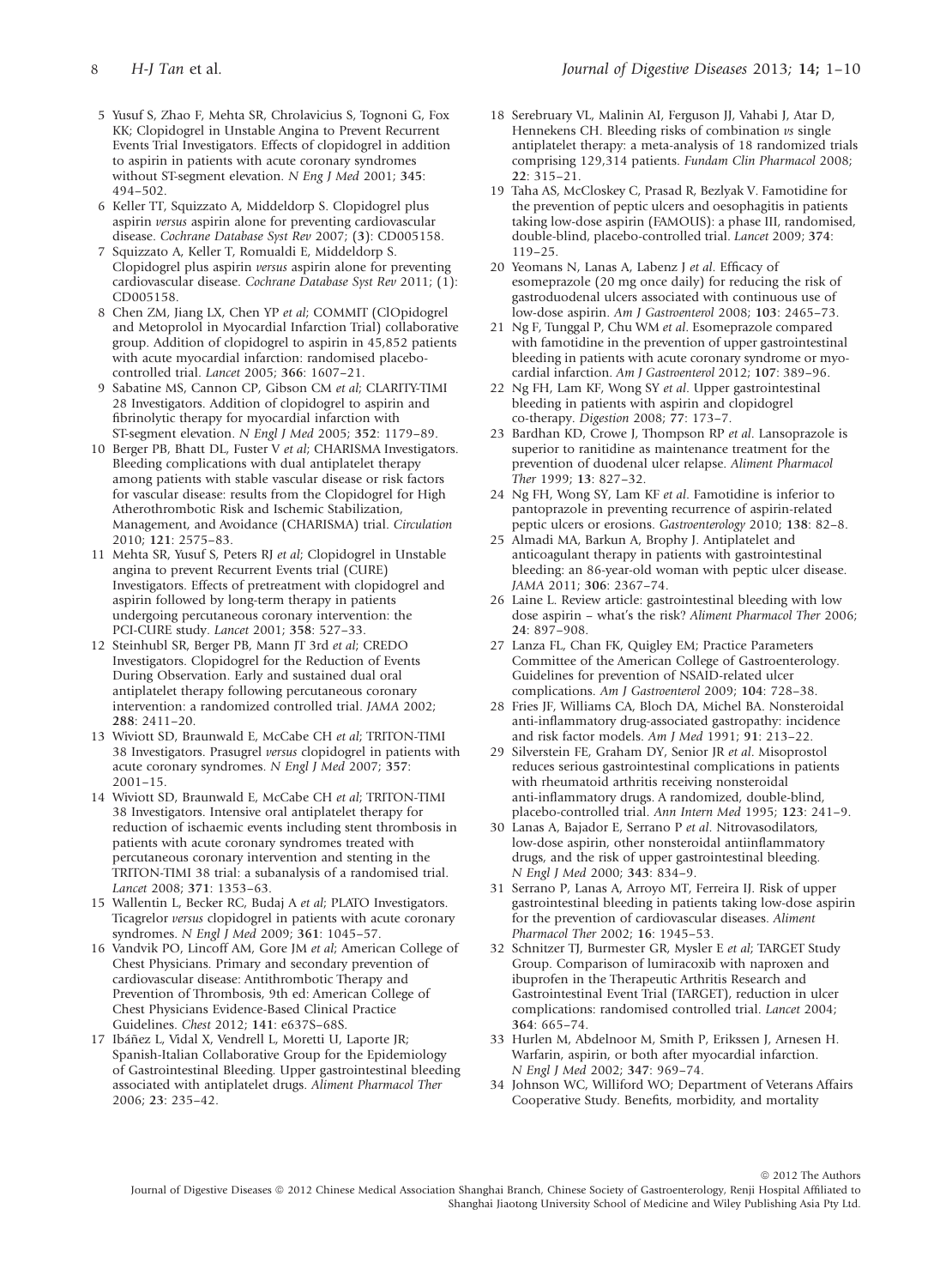associated with long-term administration of oral anticoagulant therapy to patients with peripheral arterial bypass procedures: a prospective randomized study. *J Vasc Surg* 2002; **35**: 413–21.

- 35 Gulløv AL, Koefoed BG, Petersen P. Bleeding during warfarin and aspirin therapy in patients with atrial fibrillation: the AFASAK 2 study. Atrial fibrillation aspirin and anticoagulation. *Arch Intern Med* 1999; **159**: 1322–8.
- 36 Nielsen GL, Sørensen HT, Mellemkjoer L *et al*. Risk of hospitalization resulting from upper gastrointestinal bleeding among patients taking corticosteroids: a register-based cohort study. *Am J Med* 2001; **111**: 541–5.
- 37 Sørensen HT, Mellemkjaer L, Blot WJ *et al*. Risk of upper gastrointestinal bleeding associated with use of low-dose aspirin. *Am J Gastroenterol* 2000; **95**: 2218–24.
- 38 Hansson L, Zanchetti A, Carruthers SG *et al*; HOT Study Group. Effects of intensive blood-pressure lowering and low-dose aspirin in patients with hypertension: principal results of the Hypertension Optimal Treatment (HOT) randomised trial. *Lancet* 1998; **351**: 1755–62.
- 39 Patrono C, García Rodríguez LA, Landolfi R, Baigent C. Low-dose aspirin for the prevention of atherothrombosis. *N Engl J Med* 2005; **353**: 2373–83.
- 40 Chan FK, Chung SC, Suen BY *et al*. Preventing recurrent upper gastrointestinal bleeding in patients with *Helicobacter pylori* infection who are taking low-dose aspirin or naproxen. *N Engl J Med* 2001; **344**: 967–73.
- 41 Gisbert JP, Khorrami S, Carballo F, Calvert X, Gene E, Dominguez-Muñoz E. Meta-analysis: *Helicobacter pylori* eradication therapy *vs* antisecretory non-eradication therapy for the prevention of recurrent bleeding from peptic ulcer. *Aliment Pharmacol Ther* 2004; **19**: 617–29.
- 42 Lai KC, Lam SK, Chu KM *et al*. Lanzoprazole for the prevention of recurrences of ulcer complications from long-term low-dose aspirin use. *N Engl J Med* 2002; **346**: 2033–8.
- 43 Doggrell SA. Aspirin and esomeprazole are superior to clopidogrel in preventing recurrent ulcer bleeding. *Expert Opin Pharmacother* 2005; **6**: 1253–6.
- 44 Chan FK, Ching JY, Hung LC *et al*. Clopidogrel *versus* aspirin and esomeprazole to prevent recurrent ulcer bleeding. *N Engl J Med* 2005; **352**: 238–44.
- 45 Lai KC, Chu KM, Hui WM *et al*. Esomeprazole with aspirin *versus* clopidogrel for prevention of recurrent gastrointestinal ulcer complications. *Clin Gastroenterol Hepatol* 2006; **4**: 860–5.
- 46 McQuaid KR, Laine L. Systematic review and meta-analysis of adverse events of low-dose aspirin and clopidogrel in randomized controlled trials. *Am J Med* 2006; **119**: 624–38.
- 47 Bhatt DL, Cryer BL, Contant CF *et al*; COGENT Investigators. Clopidogrel with or without omeprazole in coronary artery disease. *N Engl J Med* 2010; **363**:1909–17.
- 48 Juurlink DN, Gomes T, Ko DT *et al*. A population-based study of the drug interaction between proton pump inhibitors and clopidogrel. *CMAJ* 2009; **180**: 713–8.
- 49 Gilard M, Arnaud B, Cornily JC *et al*. Influence of omeprazole on the antiplatelet action of clopidogrel associated with aspirin: the randomized, double-blind OCLA (Omeprazole CLopidogrel Aspirin) study. *J Am Coll Cardiol* 2008; **51**: 256–60.
- 50 Small DS, Farid NA, Payne CD *et al*. Effects of the proton pump inhibitor lansoprazole on the pharmacokinetics and pharmacodynamics of prasugrel and clopidogrel. *J Clin Pharmacol* 2008; **48**: 475–84.
- 51 Sibbing D, Morath T, Stegherr J *et al*. Impact of proton pump inhibitors on the antiplatelet effects of clopidogrel. *Thromb Haemost* 2009; **101**: 714–9.
- 52 O'Donoghue ML, Braunwald E, Antman EM *et al*. Pharmacodynamic effect and clinical efficacy of clopidogrel and prasugrel with or without a proton-pump inhibitor: an analysis of two randomised trials. *Lancet* 2009; **374**: 989–97.
- 53 Cuisset T, Frere C, Quilici J *et al*. Comparison of omeprazole and pantoprazole influence on a high 150-mg clopidogrel maintenance dose: the PACA (Proton Pump Inhibitors And Clopidogrel Association) prospective randomized study. *J Am Coll Cardiol* 2009; **54**: 1149–53.
- 54 Siller-Matula JM, Spiel AO, Lang IM, Kreiner G, Christ G, Jilma B. Effects of pantoprazole and esomeprazole on platelet inhibition by clopidogrel. *Am Heart J* 2009; **157**:  $148.61 - 5$
- 55 Angiolillo DJ, Gibson CM, Cheng S *et al*. Differential effects of omeprazole and pantoprazole on the pharmacodynamics and pharmacokinetics of clopidogrel in healthy subjects: randomized, placebo-controlled, crossover comparison studies. *Clin Pharmacol Ther* 2011; **89**: 65–74.
- 56 Frelinger AL 3rd, Lee RD, Mulford DJ *et al*. A randomized, 2-period, crossover design study to assess the effects of dexlansoprazole, lansoprazole, esomeprazole and omeprazole on the steady-state pharmacokinetics and pharmacodynamics of clopidogrel in healthy volunteers. *J Am Coll Cardiol* 2012; **59**: 1304–11.
- 57 Kwok CS, Loke YK. Meta-analysis: the effects of proton pump inhibitors on cardiovascular events and mortality in patients receiving clopidogrel. *Aliment Pharmacol Ther* 2010; **31**: 810–23.
- 58 Kwok CS, Loke YK. Effects of proton pump inhibitors on platelet function in patients receiving clopidogrel: a systematic review. *Drug Saf* 2012; **35**: 127–39.
- 59 Ho PM, Maddox TM, Wang L *et al*. Risk of adverse outcomes associated with concomitant use of clopidogrel and proton pump inhibitors following acute coronary syndrome. *JAMA* 2009; **301**: 937–44.
- 60 Aubert RE, Epstein RS, Teagarden JR *et al*. Proton pump inhibitors effect on clopidogrel effectiveness: the clopidogrel Medco outcome study. *Circulation* 2008; **118**: S\_815.
- 61 Gupta E, Bansal D, Sotos J, Olden K. Risk of adverse clinical outcomes with concomitant use of clopidogrel and proton pump inhibitors following percutaneous coronary intervention. *Dig Dis Sci* 2010; **55**: 1964–8.
- 62 van Boxel OS, van Oijen MG, Hagenaars MP, Smout AJ, Siersema PD. Cardiovascular and gastrointestinal outcomes in clopidogrel users on proton pump inhibitors: results of a large Dutch cohort study. *Am J Gastroenterol* 2010; **105**: 2430–6; quiz 2437.
- 63 Ramirez JF, Selzer F, Chakaprani R *et al*. Proton pump inhibitor and clopidogrel combination is not associated with adverse clinical outcomes after PCI: the NHLBI dynamic registry. *J Am Coll Cardiol* 2009; **53**: A27.
- 64 Simon T, Verstuyft C, Mary-Krause M *et al*; French Registry of Acute ST-Elevation and Non-ST-Elevation Myocardial Infarction (FAST-MI) Investigators. Genetic determinants of response to clopidogrel and cardiovascular events. *N Engl J Med* 2009; **360**: 363–75.
- 65 Wu CY, Chan FK, Wu MS *et al*. Histamine2-receptor antagonists are an alternative to proton pump inhibitor in patients receiving clopidogrel. *Gastroenterology* 2010; **139**: 1165–71.
- 66 Tunggal P, Ng FH, Lam KF, Chan FK, Lau YK. Effect of esomeprazole *versus* famotidine on platelet inhibition by

© 2012 The Authors

Journal of Digestive Diseases © 2012 Chinese Medical Association Shanghai Branch, Chinese Society of Gastroenterology, Renji Hospital Affiliated to Shanghai Jiaotong University School of Medicine and Wiley Publishing Asia Pty Ltd.